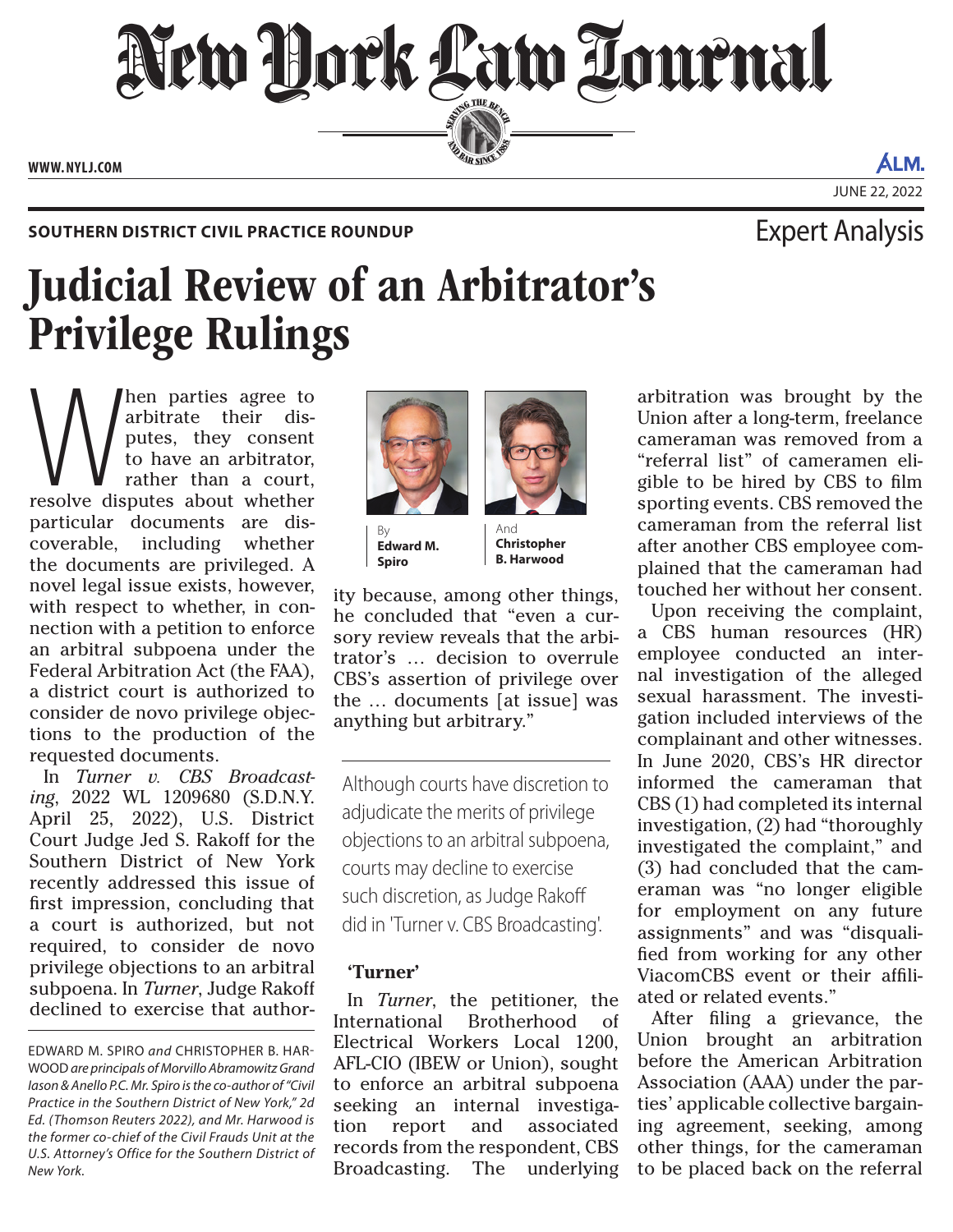JUNE 22, 2022

list. The Union asserted that the cameraman's removal from the list was arbitrary and capricious because, among other things, CBS failed to conduct a full and fair investigation.

In connection with the arbitration, the Union asked the arbitrator to issue a subpoena to CBS for various documents, including documents relating to CBS's internal investigation of the harassment complaint. Following oral argument that necessarily concerned both privilege and relevance issues, the arbitrator decided to issue the requested subpoena.

In response, CBS refused to provide certain documents relating to its internal investigation, including (1) the investigator's report, (2) notes from the investigation, (3) documentation prepared in the course of the investigation, and (4) the names and contact information of the individuals interviewed by CBS as part of the investigation and of the individual who made the complaint. CBS argued that the documents were not discoverable, because they constitute privileged attorney-client communications and/or attorney work product.

The Union responded by filing a petition to enforce the arbitral subpoena under §7 of the FAA, seeking the foregoing categories of documents.

#### **Relevant Legal Principles**

Judge Rakoff first observed that "[o]nce it is determined … that the parties are obligated to submit the subject matter of a dispute to arbitration, procedural questions which grow out of the dispute and bear on its final disposition should be left to the arbitrator." 2022 WL 1209680, at \*2 (citations omitted). Consequently, "discovery … issues that arise in the context of a pending arbitration proceeding"—including whether to authorize the issuance of subpoenas—"are committed to the discretion of the arbitrator, at least in the first instance." Id.

However, "arbitrators lack the means to compel compliance with their subpoenas." Id. For this reason, Judge Rakoff explained, the FAA "provides that parties in arbitration may seek the federal courts' assistance in enforcing arbitral subpoenas." Id. Specifically, §7 of the FAA provides: "[I] f any person or persons so summoned to testify shall refuse or neglect to obey said summons, upon petition the United States district court for the district in which such arbitrators, or a majority of them, are sitting may compel the attendance of such person or persons before said arbitrator or arbitrators, or punish said person or persons for contempt in the same manner provided by law for securing the attendance of witnesses or their punishment for neglect or refusal to attend in the courts of the United States." Id. at \*3 (quoting 9 U.S.C. §7).

Judge Rakoff then turned to the central legal issue in *Turner*: namely, whether after an arbitrator has authorized the issuance of an arbitral subpoena (and thus necessarily overruled any privilege or relevance objections) and the recipient has refused to produce, the recipient may raise privilege objections before the district court in which a §7 petition is filed. Judge Rakoff observed that "when the Second Circuit has considered whether respondents may raise legal objections to an arbitral subpoena in opposition to a section 7 petition, it has framed the issue as whether a section 7 respondent may interpose an objection that sounds in one of the grounds set forth in Fed[eral] R[ule] of Civ[il] P[rocedure]  $45(d)(3)(A)$ ." Id. Rule  $45(d)(3)(A)$  provides that "[o]n timely motion, the court for the district where compliance is required must quash or modify a subpoena that: (i) fails to allow a reasonable time to comply; (ii) requires a person to comply beyond the geographical limits specified in Rule 45; (iii) requires disclosure of privileged or other protected matter, if no exception or waiver applies; or (iv) subjects a person to undue burden." Fed. R. Civ. P. 45(d)(3)(A).

Judge Rakoff noted, however, that the Second Circuit has declined to address whether a §7 respondent may raise privilege objections in the context of a §7 petition. Specifically, in *Washington National Ins. Co. v. OBEX Grp.*, 958 F.3d 126, 139 (2d Cir. 2020), the Second Circuit held that a district court hearing a §7 petition is not *obligated* to consider objections to the arbitral subpoena because "the [arbitration] panel is responsible for issuing summonses, hearing evidence, and ruling on objections." Id. at \*4. But the Second Circuit declined to address whether a district court hearing a section 7 petition is "*authorize[d]* … to consider objections to pre-hearing discovery that sound in the grounds